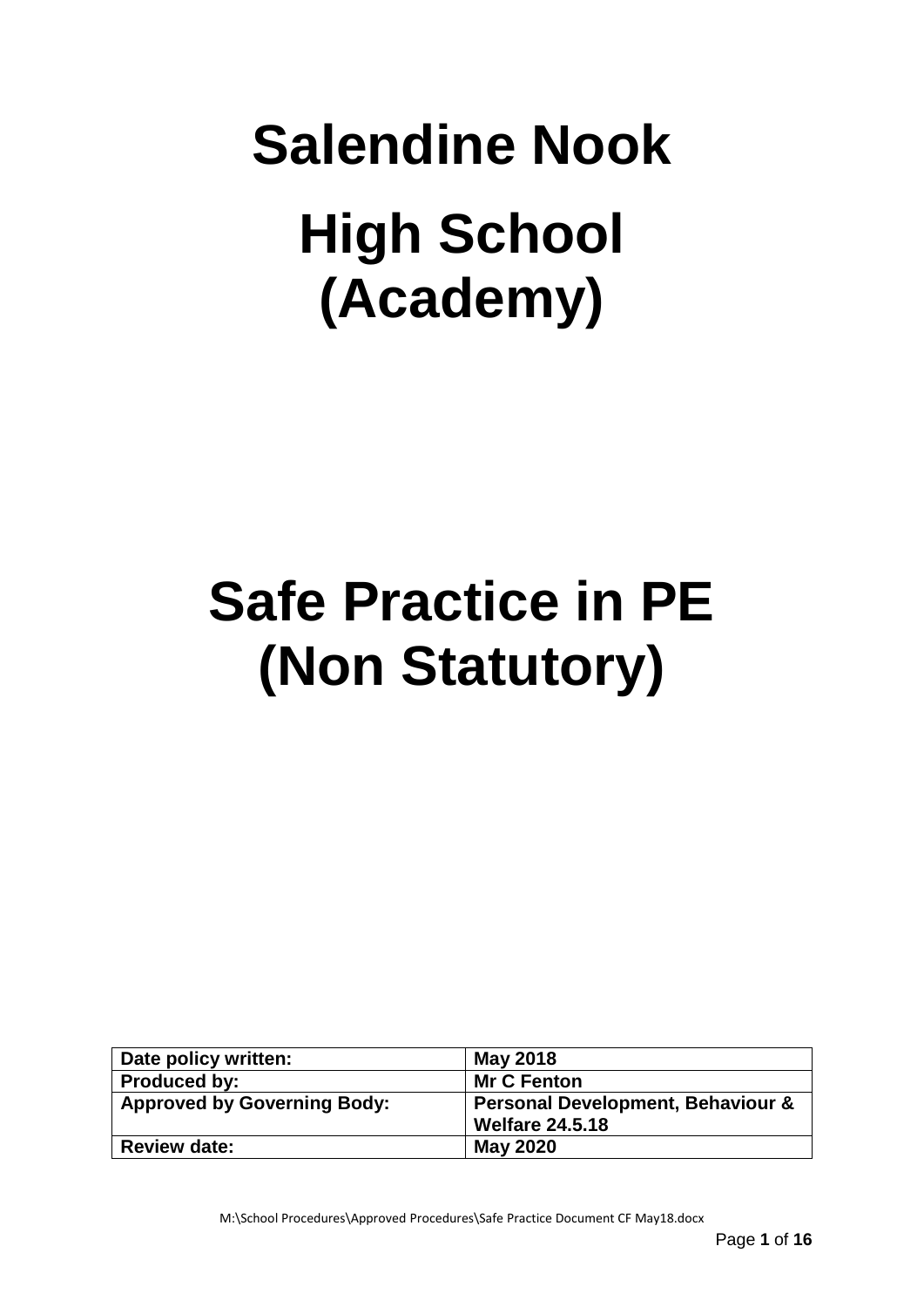The following risk assessment is based on the book, 'Safe Practice in Physical education and Sport', endorsed by the association for Physical education (AFPE) 2012. This document is an edited version that is specific and appropriate for the PE department at Salendine Nook Academy Trust.

## **Safe Teaching: A Summary**

When planning, teaching and evaluating lessons, consider the relevance of the following (not all will apply to any single situation):

#### **People-related Principles**

- **Knowledge** to teach the activity safely in relation to the ability levels of the students and demands of the activity.
- **Forethought** by planning for and thinking logically through the lesson 'This is what I want to do; this is the way I want to do it; is it safe?'
- **Observation and analysis skills** to ensure that what is going on is safe and, if it is not, know what to do to make it safe.
- **Discipline, control, behaviour and group management skills** to organise and maintain a safe learning environment for all.
- **Knowledge of the students** to cater for their individual needs, confidence, previous experience, behaviour, abilities, health and fitness profiles, medical conditions, stage of development, religious and cultural needs, vulnerability and understanding of their safety awareness.
- **Managing support staff** involved in the lesson do they know their role and responsibilities, and do you keep each other up to date on relevant student and school information?
- Your **footwear and clothing is suitable** for practical activities.
- **Student clothing** is appropriate for the activity and weather conditions.
- **Student footwear** (including barefoot work) is appropriate for the activity and work surface, and provides traction. Any implications of mixed footwear are considered.
- **Long hair is tied back**; fingernails are appropriately short to prevent injury to themselves or others.
- **Student personal effects**, including jewellery and cultural or religious adornments, have been removed or the situation adjusted to make it safe for participation with the personal effects if they cannot be removed. Where the teacher cannot identify any reasonable alternative organisation strategy to make the situation safe, the student should take some other part in the lesson.
- **Personal protective equipment** (PPE) is worn by students where it is deemed necessary for safe participation, or the activity is amended to enable safe participation without the PPE.
- **Students' involvement in, and responsibility for, their own safety** relevant to their age, ability, experience and awareness by checking their understanding, providing opportunities to assume appropriate levels of responsibility and giving clear instructions.
- **Safeguarding** procedures are followed physical contact, recognising signs of abuse, disclosures of abuse, travel, residentials.
- **Parental consents** are obtained, where relevant to the activity.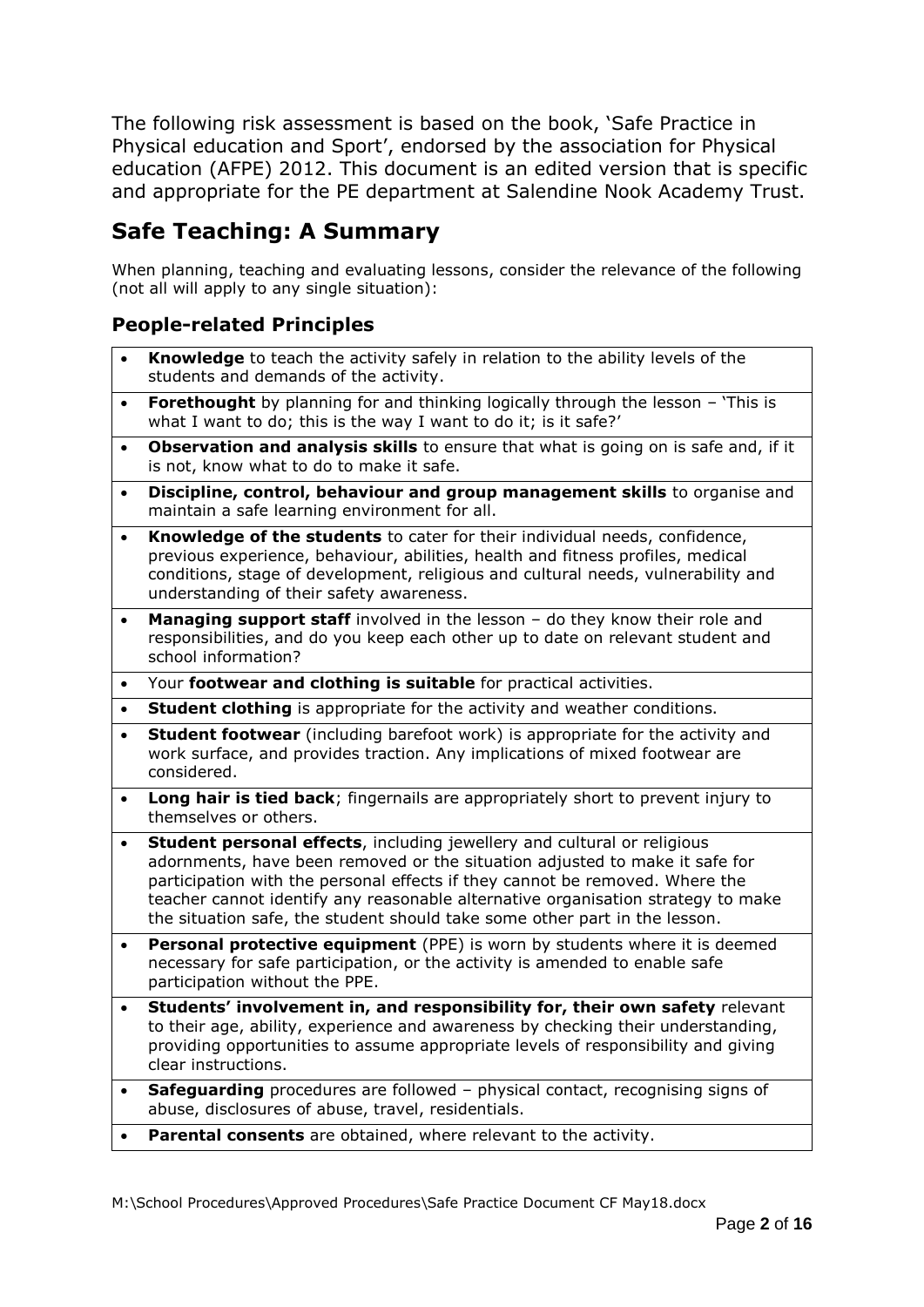#### **Context-related Principles**

- The employer's and/or school's **policy and procedures** relating to physical education are known and applied, such as dealing with emergencies or physical contact (touching) with students.
- **Registers and records** of attendance and non-participation are kept in order to maintain knowledge of how many are present and who is participating in the lesson, and monitor and adjust the programme, where necessary, when students rejoin after injury or absence.
- **Changing provision** is checked in terms of safety, security and supervision appropriate to the age and/or development stage of the students.
- **Movement to the work area**, whether on or off site, is orderly and safe.
- **Work space** is visually checked to ensure it is sufficient for the group size, nature and demands of the activity and the skill levels of the students, noting any obstacles, damaged areas or leakages etc.
- **Fire safety provision** and evacuation routes are checked as you enter a facility and before the lesson commences.
- **Injury, emergency evacuation or critical incident procedures** are known and applied as relevant whether on or off site.
- **Equipment** practicalities are considered, including storage, accessibility, condition, carrying, positioning, being fit for purpose, using only for the purpose it is designed for, retrieval systems (eg in athletics throwing events).
- **Safety and rescue equipment** is readily to hand throughout the lesson.
- **Electrical equipment** has been certified as safe to use by the school's system for testing such equipment.
- **Walking routes** taken by students going off site are known and checked so safety procedures are adequate.
- School procedures for the safe use of any **transport system** are known when taking groups off site, such as safe embarkation points, legal driving requirements and passenger lists being available to ensure immediate emergency contact with parents.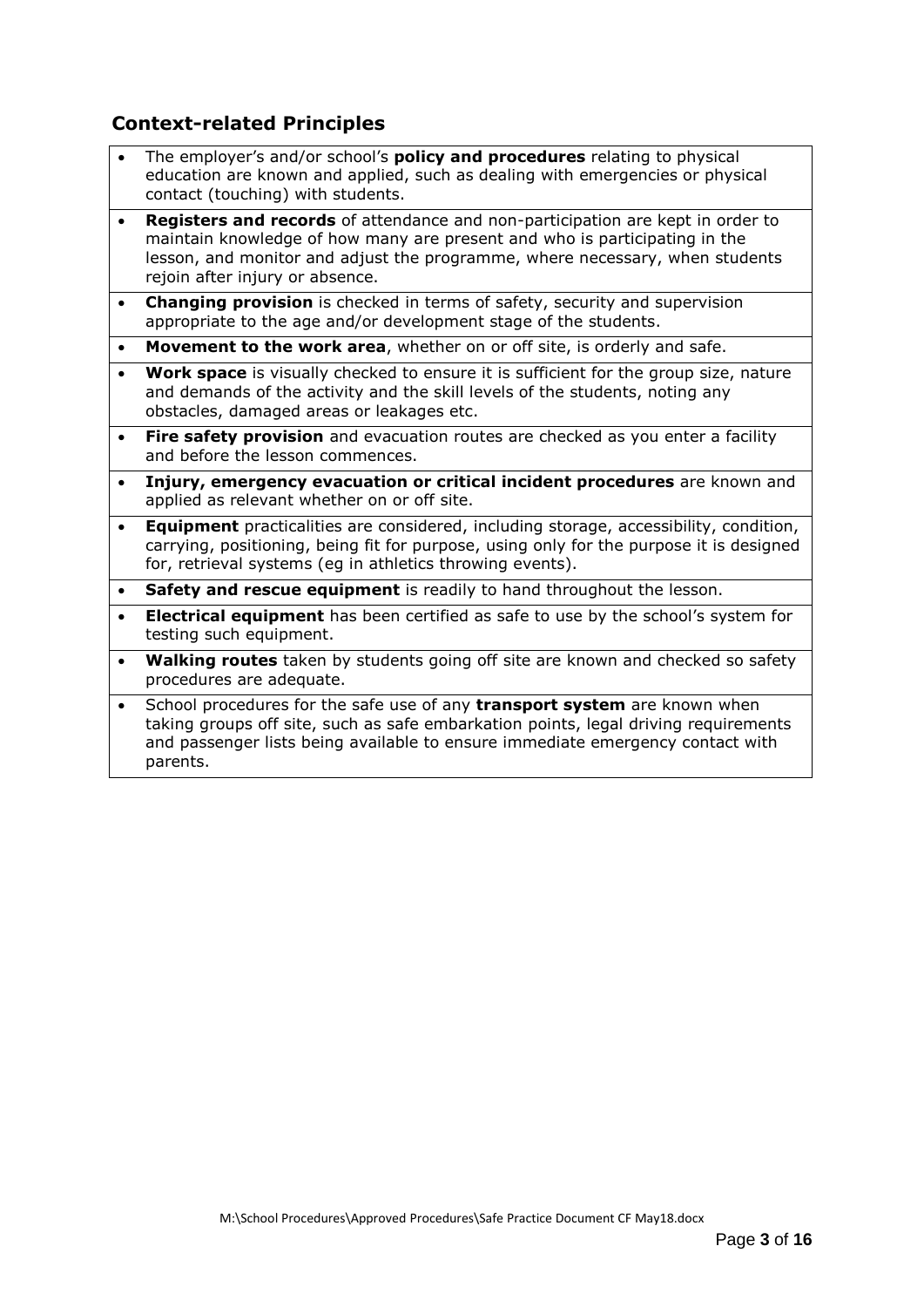#### **Organisation-related Principles**

- A well-structured and differentiated **scheme of work** is used to set appropriately challenging work.
- A consistent **lesson structure** that includes introductory activity (including appropriate warm-up), technical development, consolidation of skills and concluding activity (including appropriate cool-down).
- Clear **learning outcomes** are identified and shared with the students, with safe strategies to achieve these whereby the benefits of the experience outweigh the likelihood of injury occurring.
- **Progression and pitch** (level of demand) of the activity are carefully planned and developed, checking that students are competent, confident and appropriately prepared before moving on to more complex or demanding tasks.
- **Regular and approved practice** is used (ie that based on local authority, professional association, governing body of sport or other reliable guidance) so any improvisation strategies are rare, used with caution and only after due forethought about the possible safety factors.
- A safe **learning environment** is established through a clear explanation of the task, checking understanding, observing the students' initial response for safe standards, and then reinforcing the instructions and amending or developing the task for individuals in order to maintain a safe but challenging learning situation.
- Particular students are monitored closely, such as those with **visual, hearing, cognitive, behavioural, confidence or any other individual needs** to check they understand the task and can learn within an environment that is safe for them, and support staff can be guided accordingly.
- Your **teaching or observation position** enables frequent scanning of the whole class to ensure safe practice is maintained, particularly when you move into the work area to support and develop a small group.
- **Preparation** for the lesson is sufficient for the weather conditions and demands of the activity, specific to the activity, where appropriate, and performed safely and accurately in order to be effective in preparing the body and mind for the activity.
- The extent, form and procedure for appropriate safe **supervision** according to the gender mix, age, behaviour and experience of the group, including changing provision.
- **Match the students** in terms of size, ability, confidence, previous experience in teaching situations and the first stages of competition, particularly where weight bearing, physical contact or 'accelerating projectiles' is applied and also consider any implications of managing **mixed-gender** activities.
- Accurate **demonstrations** and explanations are provided in a form that enables individual perceptual preferences – visual, aural and kinaesthetic – to be used to develop understanding and competence.
- **Rules are strictly applied** in games and combat sports.
- **Staff participation** in student activities is restricted such that your role is simply that of enabling increased fluency in a game situation, as in pausing the flow to establish better positions to receive passes, and ensuring that where any physical contact between you and students is necessary, it is conducted in an appropriate manner such that it cannot be misconstrued or misused.
- **Rehydration** provision may be a safety factor because of the weather conditions or demands of the activity. Determine whether there is a need to allow students to use **sun protection** in strong sunlight.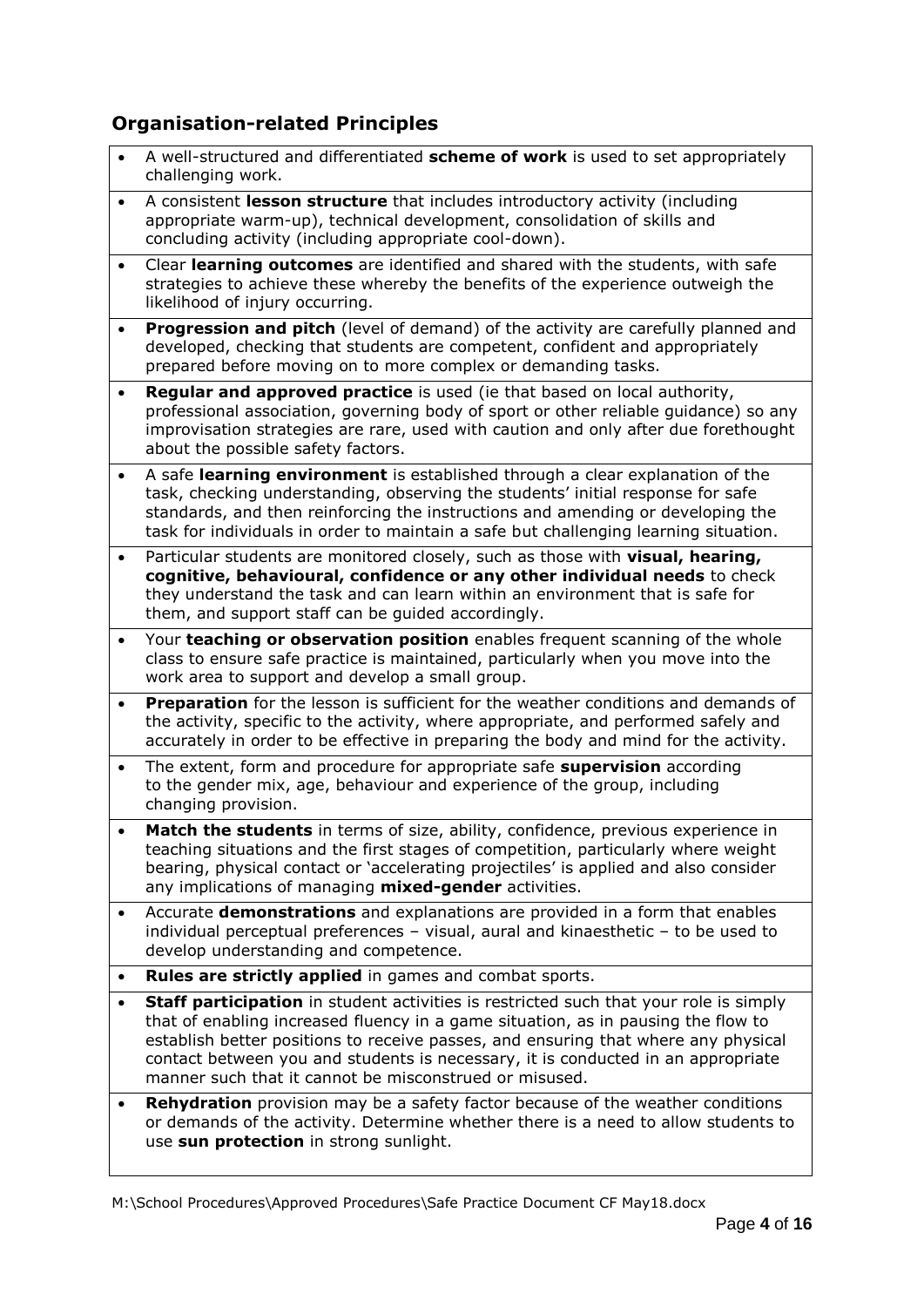- Monitor the group for signs of **fatigue,** adjusting the level of demand and participation accordingly.
- **•** Build **contingency planning** into your preparation for on-site and off-site activities in the event that a situation arises where the possibility of injury increases.
- **Ongoing safety checks** are maintained throughout the lesson and consideration given to how the planned activity or organisation can be amended to maintain that safe standard where doubt is established. This is sometimes referred to as a **dynamic risk assessment**.
- Be aware of the relevant aspects of the school PES **risk assessment** or the normal operating procedures (NOP) and emergency action plans (EAP) for off-site facilities.

## **Extra information**

### **Footwear**

1.1 All staff need to **change** from fashion footwear into that appropriate to the lesson location, be it indoors or outdoors, on a hard or soft surface.

1.2 Socks on a wooden floor cause slipping and are dangerous for any activity.

1.3 Footwear that is used for school shoes are not appropriate for PE and must be changed for the lesson.

1.4 Footwear for outdoor games and athletic activities is dependent on the playing surface used. Studded, bladed or ribbed soles are beneficial in sports where the surface is soft or slippery and smooth soles would not provide secure footing.

1.5 All footwear should be of the correct size and correctly tied in the manner of its design to ensure appropriate support for the ankles. As fashion evolves, there are often items of casual or leisure footwear on the market that have the appearance of trainers. It is important that teachers check to ensure footwear has the required specification and provides the necessary support for safe participation.

1.6 Mixed footwear; consideration needs to be given to whether the mixed footwear, such as trainers and studded boots, would create a likely potential for injury. The teacher may need to consider conditioning the activity to make it safe or even grouping according to footwear.

## **Parental Consent**

**1.7** Parents cannot withdraw their child from prescribed curriculum subjects without formal agreement.

## **Personal effects**

**1.8** Staff need to be mindful of their own adornments and remove them prior to PE lessons. It could represent a hazard to both staff and pupils.

1.9 All personal effects should be removed. Particular vigilance may be required when dealing with body jewellery. Staff should regularly ask whether anyone is wearing body iewellerv.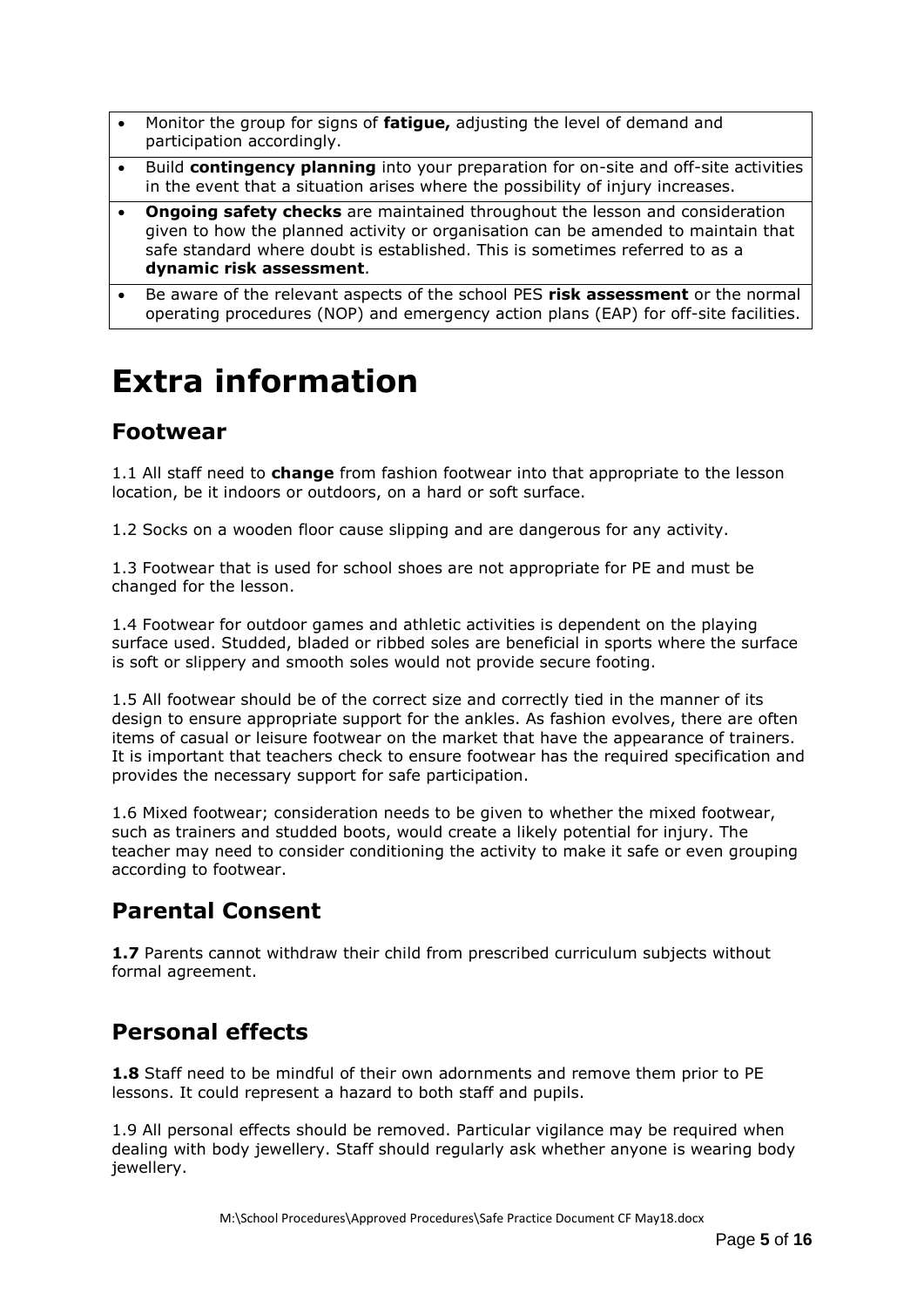1.10 If they cannot be removed then staff need to take action to make the situation safe. This could mean adjusting the activity (alternative roles). As a department we are not allowing tape on jewellery because of legal responsibility and staff are not required to remove or tape up ear rings.

1.11 long hair worn by both staff and students should always be tied back with a suitably soft item to prevent entanglement or obscured vision.

#### **Personal protective Equipment**

1.12 It is a parental responsibility to provide PPE where the school has advised it is necessary. **Where the policy is mandatory though, any student participating without PPE does not absolve the teacher if injury occurs.**

**1.13** Teachers can modify an activity if PPE is necessary and pupils do not have the correct PPE. Teachers should always enable some participation to take place**.**

#### **Student Responsibility**

1.14 Students need to learn safety standards in order to become more independent. They must be made aware of Safe Practice.

1.15 Students should be made aware of the importance of not eating or chewing during activity.

## **Changing Provision and Clothing**

1.16 This principle is about ensuring dignity, decency and privacy where needed. **There is no statutory requirement for students to be supervised at all times.**

1.17 The degree and method of supervision will vary according to the particular circumstances (Age, behaviour, potential bullying, location of staff etc)

1.18 The changing space should be checked regularly, before and during use**.**

■ Clothing and correct attire for a particular activity represent important features of safe practice that apply in equal measure to both staff and pupils. Staff should always endeavour to change for PE.

## **Equipment**

1.19 Equipment used in a lesson should be visually checked prior to students using it to ensure it is safe to use. It is a leadership responsibility to ensure specialist equipment is inspected regularly by reputable specialist company.

1.20 Students should become involved in checking equipment and a system in place to report faults.

1.21 Students should be taught how to lift and carry equipment from an early age. In athletics, the importance of transporting items correctly cannot be over emphasised.

M:\School Procedures\Approved Procedures\Safe Practice Document CF May18.docx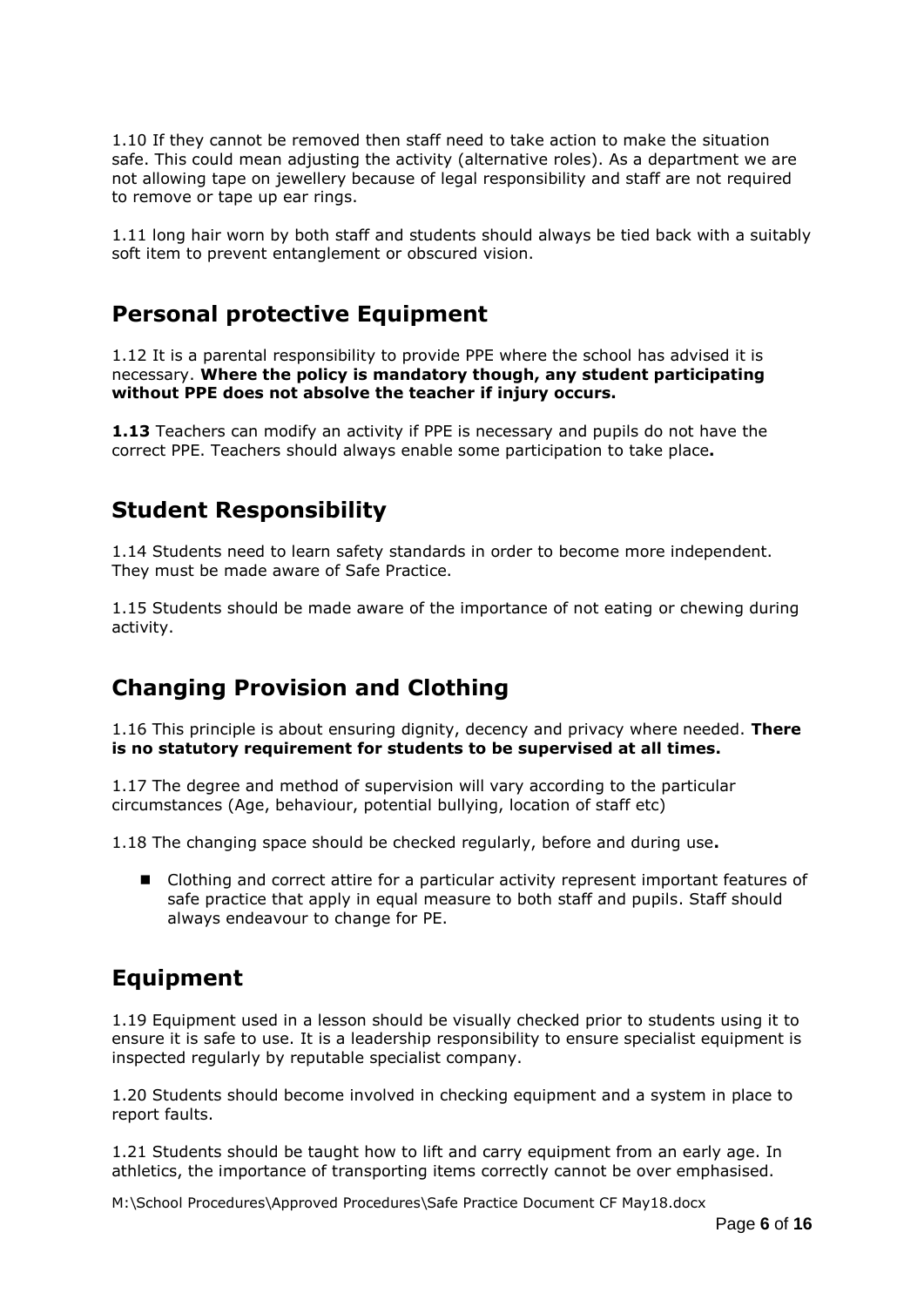## **Injuries and first aid**

1.22 Teachers need to know the school's procedures for dealing with injuries and other emergencies. If teachers are unsure then they need to consult the Head Teacher.

1.23 Teachers need not be qualified in first aid but must be able to manage the initial injury situation.

## **Means of Contact**

During outdoor activities on the school grounds it may be necessary for the staff in the main school buildings to contact the staff on the school grounds/fields if an emergency occurs. This may also be required in reverse if the emergency is during the PE activity and the staff on the school grounds/fields need to contact the staff back in the main school. The means to be able to do this will be determined by the staff involved in the emergency, who will determine the best means of setting up the communication link. This may be via the use of mobile phones or by the use of runners, whichever is assessed to be the most appropriate at the time.

## **Transport**

1.24 Students may be transported to off-site events by car, taxi, bus, minibus, coach, train or aeroplane. Schools should determine whether each taxi should have an adult supervisor or whether a student may be designated to carry a list of names and procedures in case of an accident. The school may also consider whether or not all taxis are to load and leave together. Parents should be informed and their consent obtained prior to children being transported by taxi.

1.25 It is not a legal requirement that more than one adult accompanies a group on a minibus, but the driver must not be distracted unless in the event of an emergency, and cannot drive and supervise at the same time. Consideration should be given to the nature and behaviour of the group.

A travelling first aid kit must be taken as a minimum provision for injury situations when groups go off-site.

When travelling in the school minibus contact lists are kept of all students. Staff traveling in other modes of transport will ensure that student contact details are present during the activity. PE staff also have procedures in place to enable contact for any member of PE staff out on a sporting activity with a member of staff back at school.

The Head of PE and the Associate Head Teacher have copies of student medical details at hand in case of emergency whilst on extra-curricular activities. The Head of PE is the first point of call for all staff. The head of PE to use the Associate Head Teacher in case of emergency.

#### **Work Area**

1.26 The minimum temperature for indoor PE activities is technically 15 degrees C, but where any temperature close to or below that exists, either body preparation needs to be extended or the lesson shortened or abandoned.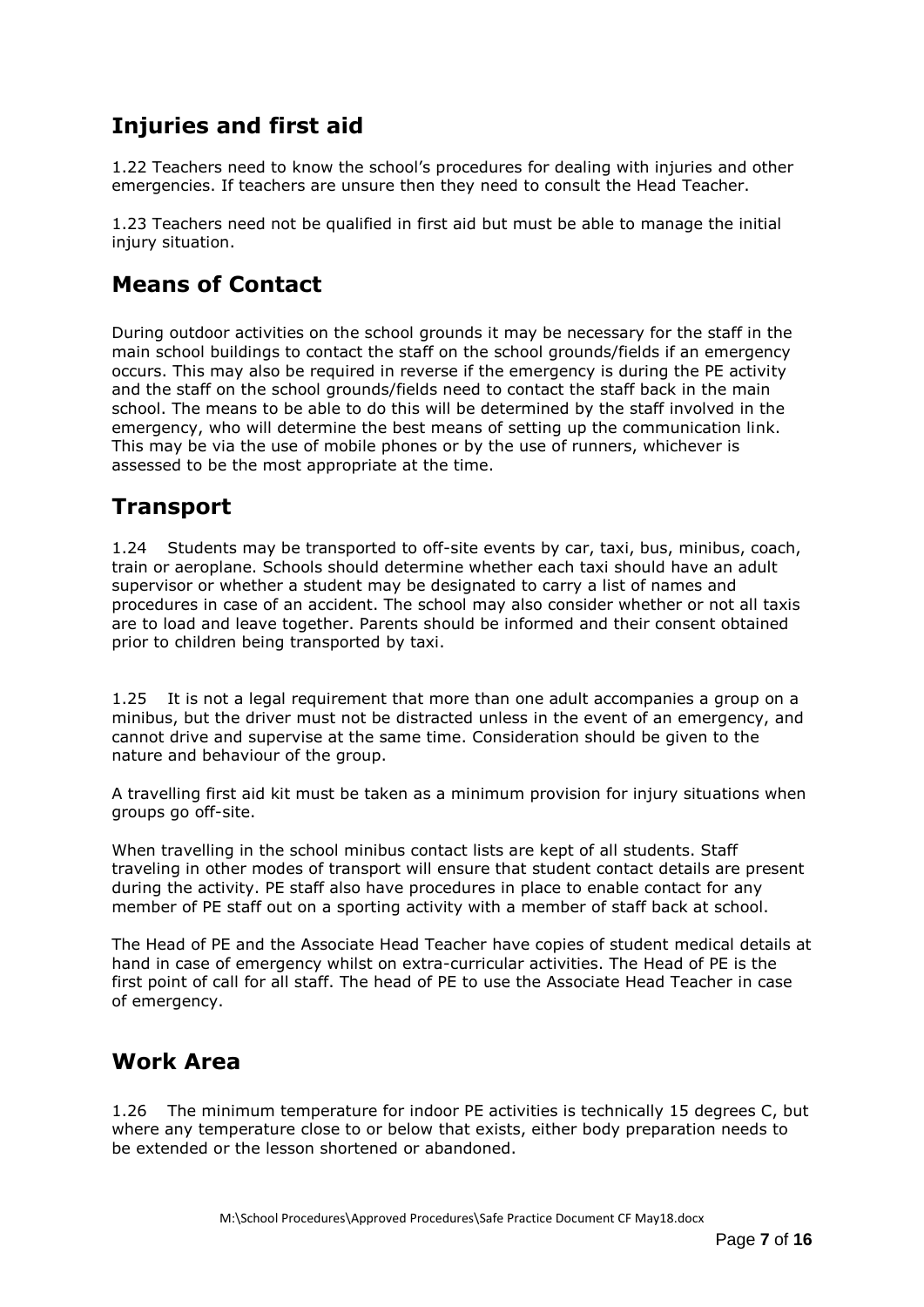1.27 Sports pitches and athletic areas need to be checked for any dog excrement, glass, sharp shards of plastic or metal, stones or even syringes, and holes that may cause tripping injuries.

1.28 Playing area markers should be used and not cones unless they are used as a specific run around area.

1.29 All portable goals need to be secured either chained to a wall/fence or pegged into the ground.

1.30 Indoor floors should be kept clean and swept regularly as significant levels of dust increase the likelihood of slipping. Whenever possible, school staff should be involved in decisions about cleaning schedules. Patches of condensation and residual wet mopping after school meals should be dried before the activity begins.

1.40 Sprung or semi-sprung floors are most beneficial to most PE lessons. Where floors are not sprung, care should be taken with high impact landings.

1.41 Playgrounds and other hard areas should be maintained in good condition, with no loose materials present. Loose grit, accumulation of silt, the absence of post socket covers constitutes hazards and needs thorough maintenance and repair.

1.42 Safety on playing fields can be adversely affected by broken glass, cans and other rubbish and these create serious risks to students.

1.43 Deposits of dog faeces infected by toxocara (roundworm) can cause toxocariasis in humans, with symptoms causing blindness, asthma, epilepsy and general aches and pains. All practical measures should be taken to keep animals off playing surfaces and remove any offending deposits.

#### **Mixed Gender Activities**

1.44 In instances where bodily contact, support and power applied to actions such as tackling or hitting a ball form part of the context, separating the genders for practical experience does become a key consideration.

1.45 Staffing single-gender groups with members of the opposite gender should be acceptable unless there are significant elements of relatively intimate contact that may affect the dignity, comfort and confidence of either students or staff.

## **Staff Participation**

1.46 Staff should be aware of the risks associated with personal participation. Staff participation should be restricted to practical demonstrations in a controlled essentially static setting or to bring increased fluency into a game situation.

#### **Activities that require physical contact**

In certain curriculum areas, such as PE staff may need to initiate some physical contact with children, for example, to demonstrate technique in the use of a piece of equipment, adjust posture, or support a child so they can perform an activity safely or prevent injury.

M:\School Procedures\Approved Procedures\Safe Practice Document CF May18.docx Physical contact should take place only when it is necessary in relation to a particular activity. It should take place in a safe and open environment i.e. one easily observed by others and last for the minimum time necessary. The extent of the contact should be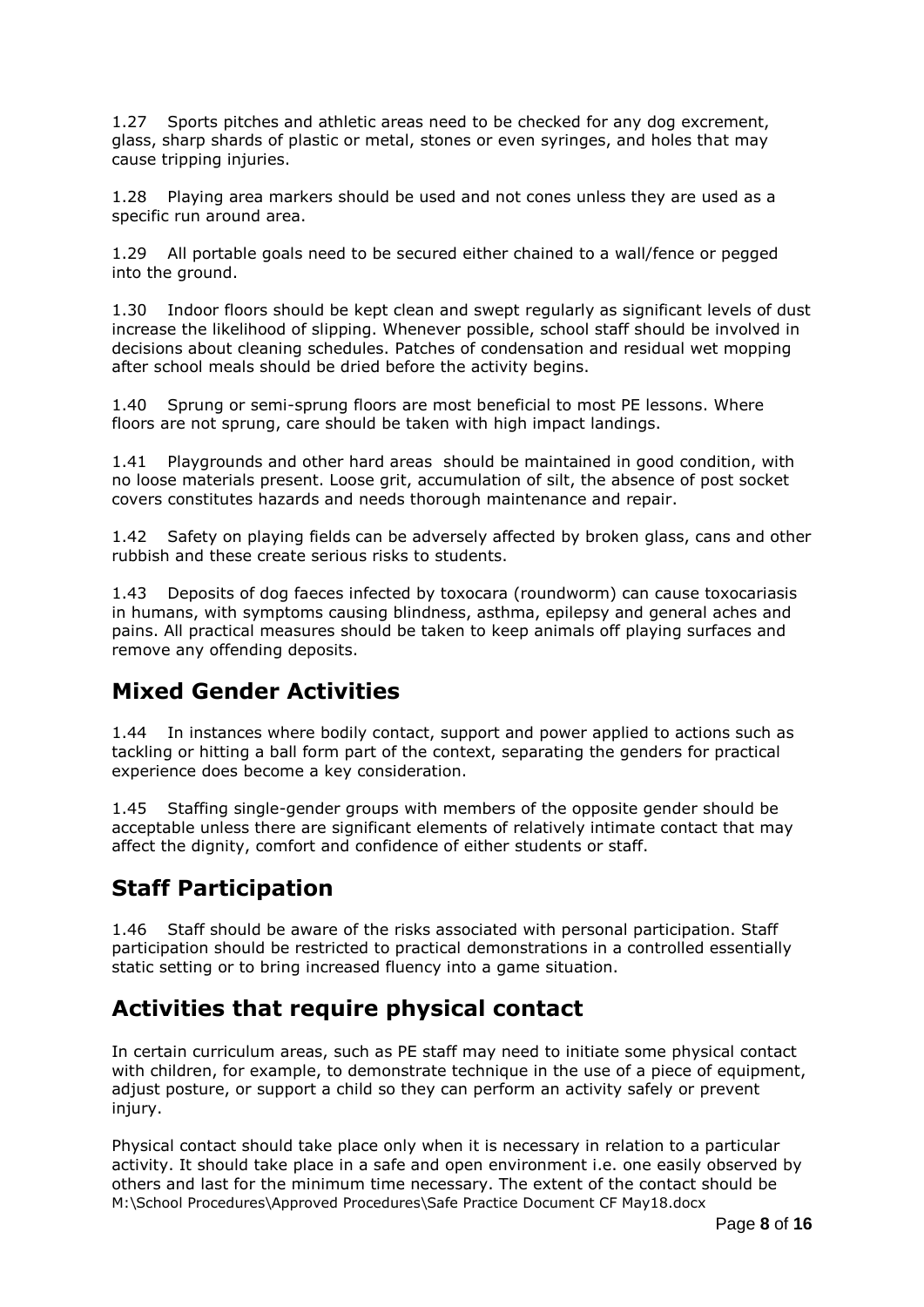made clear and undertaken with the permission of the pupil. Contact should be relevant to their age / understanding and adults should remain sensitive to any discomfort expressed verbally or non-verbally by the pupil.

Guidance and protocols around safe and appropriate physical contact may be provided, for example, by sports governing bodies and should be understood and applied consistently. Any incidents of physical contact that cause concern or fall outside of these protocols and guidance should be reported to the senior manager and parent or carer.

It is good practice if all parties clearly understand at the outset, what physical contact is necessary and appropriate in undertaking specific activities. Keeping parents/carers and pupils informed of the extent and nature of any physical contact may also prevent allegations of misconduct or abuse arising.

*This means that staff should:*

- *treat pupils with dignity and respect and avoid contact with intimate parts of the body*
- *always explain to a pupil the reason why contact is necessary and what form that contact will take*
- *seek consent of parents where a pupil is unable to give this e.g. because of a disability*
- *consider alternatives, where it is anticipated that a pupil might misinterpret any such contact*
- *be familiar with and follow recommended guidance and protocols*
- *conduct activities where they can be seen by others*
- *be aware of gender, cultural and religious issues that may need to be considered prior to initiating physical contact*

## **Religious and Cultural Issues**

1.47 The requirements of the Health and safety at work Act 1974 establish that safe practice must never be compromised. Careful and sensitive management though should enable all students to experience a broad and enriching programme of physical activity.

1.48 Any clothing worn to comply with a faith commitment is appropriate to the activity being taught. It should be comfortable and allow freedom of movement but must not be loose or free flowing. It should be remembered that a tracksuit is considered perfectly acceptable clothing for Muslim students.

1.49 Headscarves, where worn, are tight, secured in a safe manner, particularly at the side of the face, and unlikely to obscure vision or catch on anything.

1.50 Any religious artefacts are removed or made safe. Wherever removal is expressly forbidden and the article cannot be made safely acceptable by taping, then the activity must be modified.

1.51 Staff need to be aware that certain religious and cultural festivals (eg Ramadan) which require fasting will affect the pupils with a risk of dehydration. Activities and the level of challenge should be modified to reduce the level of risk.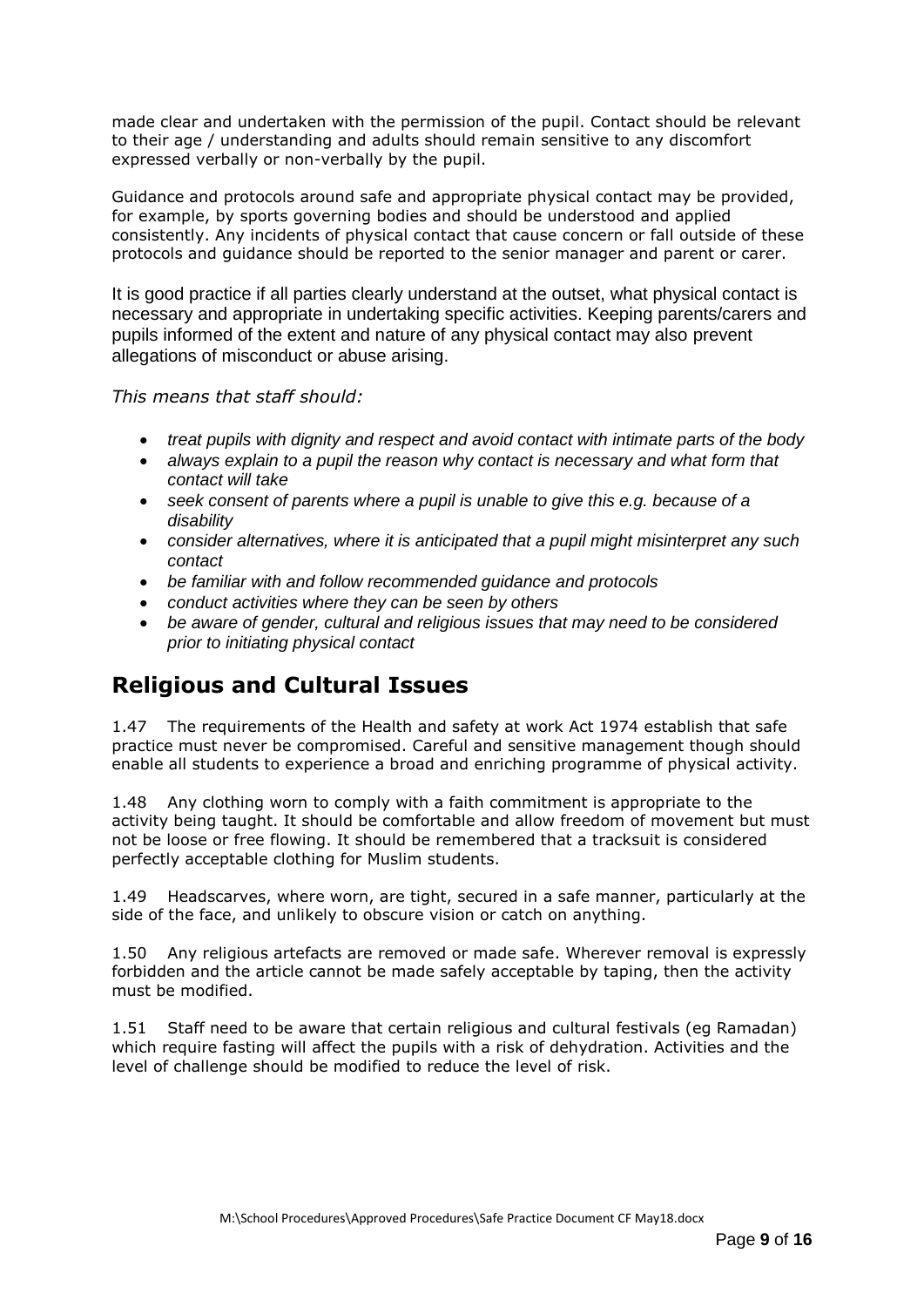## **Fitness and Activity Tracker Bands**

1.52 Advise follows on from the similar grounds of medical and religious bands, that is to use a wide sports wristband/sweat band to cover the activity band during lessons, where appropriate. For non-appropriate sports (i.e. Rugby), these should be removed.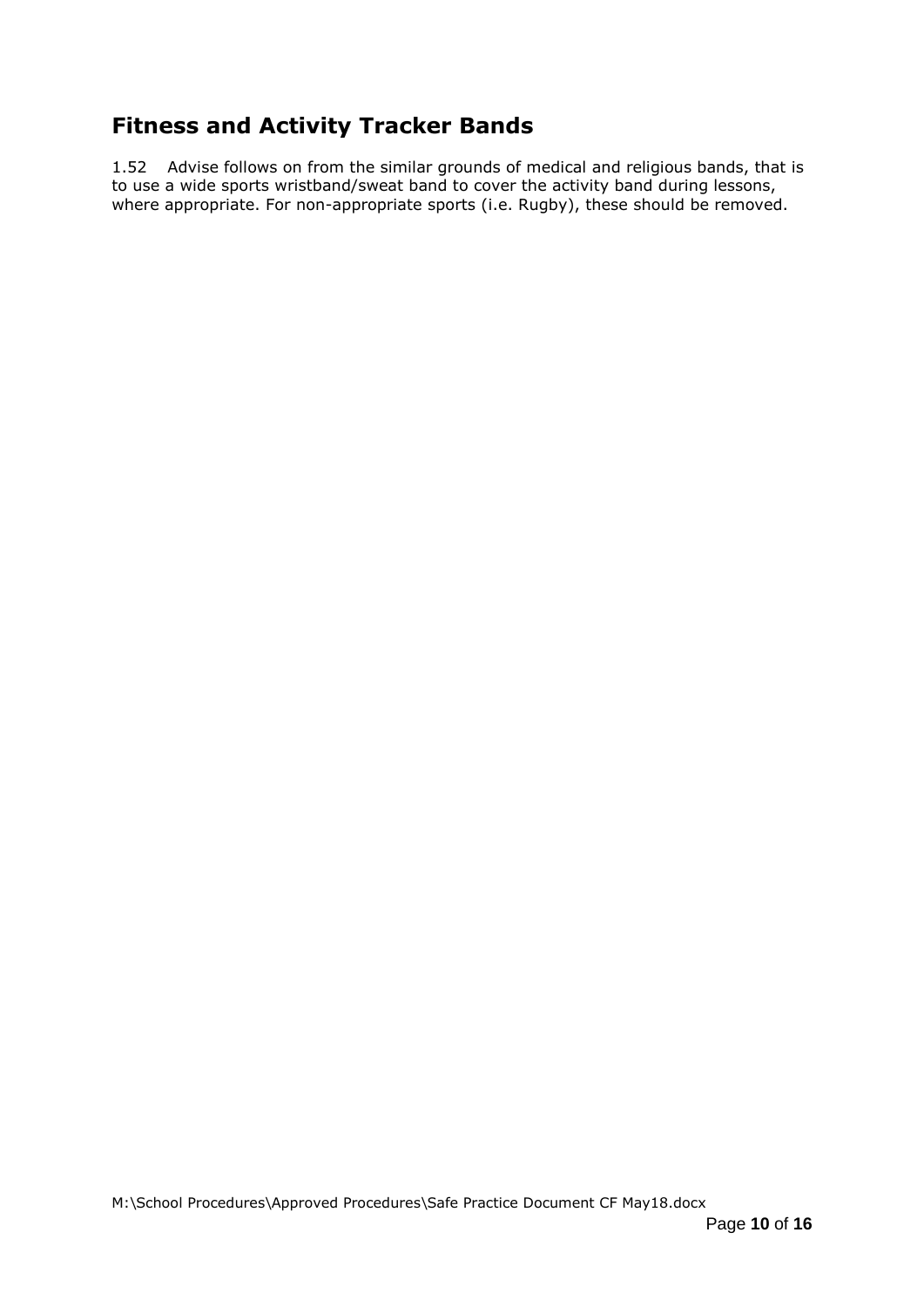#### **Section 2 Activity Specific Safe Practice**

### **Athletics**

2.1 Damaged equipment must never be used. All equipment must be safely stored.

2.2 Allow sufficient space between participants to avoid collisions.

2.3 Condition, limit or abandon activities if the grass surface of the work area is wet.

2.4 Check that the work areas for approach and release in throwing events, take-off in jumping events and all running areas are stable, level, smooth and non-slip.

2.5 Teach basic techniques thoroughly and through progressive practices (eg standing throws before adding turns and run up)

2.6 Regularly remind students of required safety procedures as well as correct technical points.

2.7 Restrict multi-event lessons to a maximum of four activities with only one to be a directly supervised throwing event.

2.8 Direct any spectators to safety zones.

2.9 Staff and officials in competitive situations need to be competent to supervise the evnt or activity safely. This is particularly but not exclusively, important for throwing events and any Fosbury flop type of high jump.

2.10 Staff should use ready and response signals in retrieval and jumping situations.

#### **Throwing Events**

2.11 Use the correct weight and dimensions of throwing implement.

2.12 A dry grip on the throwing implement is essential.

2.13 All throwing implements need to be carried and retrieved at **walking pace**. They must be retrieved using two hands. All mock throwing actions should be forbidden with javelins upright.

2.14 All throwing implements need to be carried back to the throwing line and **never thrown back.**

2.15 Implements need to be placed on the ground and not dropped.

2.16 Javelins when not in use should be placed in the ground using the correct technique or laid flat on the ground.

2.17 Ensure throwing lines and zones for lessons are clearly marked out.

2.18 Ensure procedures for entering throwing zones are known and re-enforced.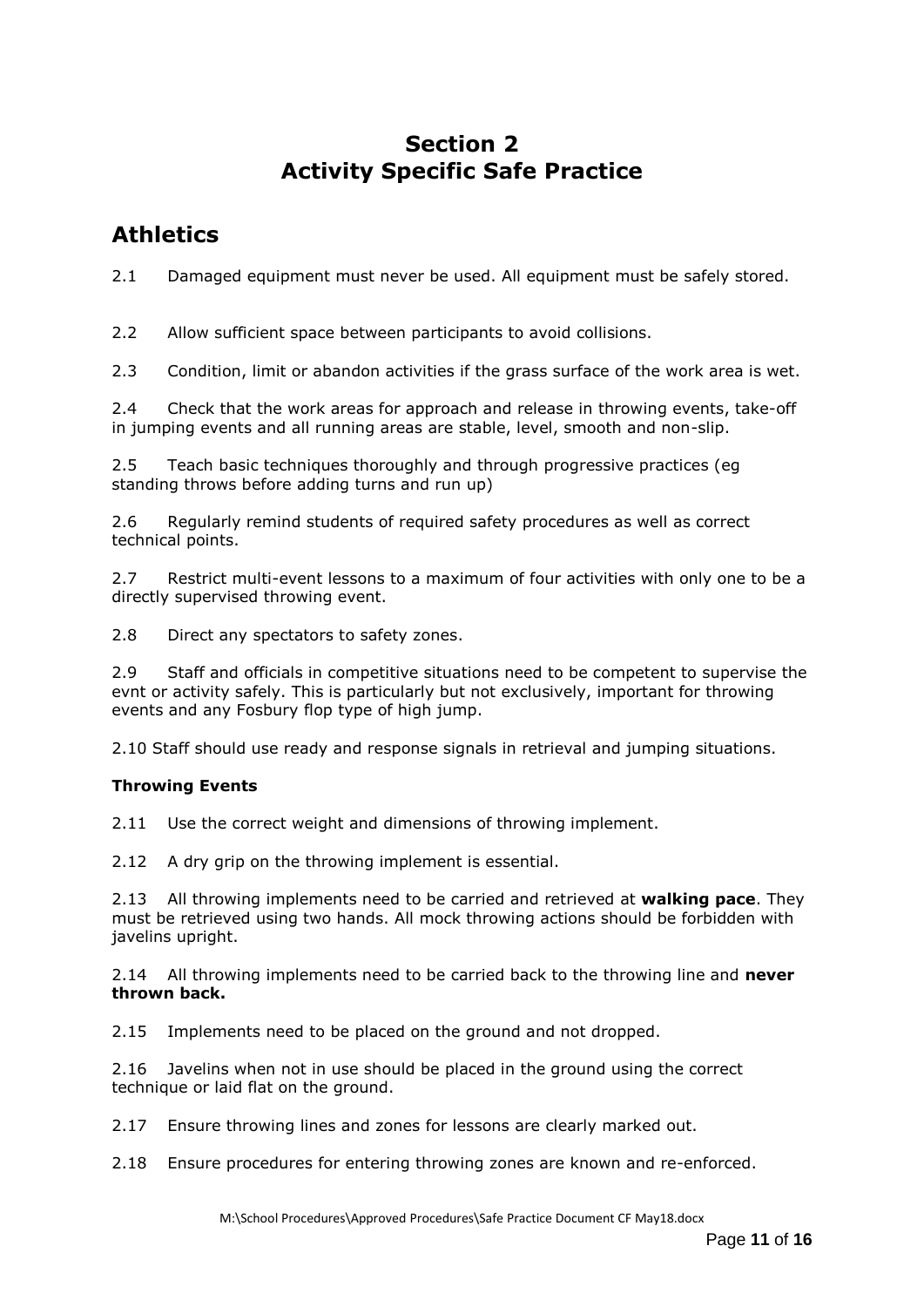2.19 Left-handed discus throwers should be positioned at the left side of a throwing group.

2.20 Those waiting to perform need to stand well behind the throwing line or circle and focus on the thrower until told to move forward.

2.21 Throwers in group situations should throw sequentially and in a pre-determined order.

2.22 Staff and pupils need to check possible lines of flight are clear before staff allow throws to commence. Wide margins of error should be allowed for the throws.

2.23 Throwers need to remain behind the throwing line until told to retrieve their implement.

#### **Jumping Activities**

2.24 Students need to understand and be competent in basic feet-to-feet jumping before progressing to more advanced techniques.

2.25 The uprights on high jump need to be secure so as not to collapse on jumpers. The mats should be UKA standard with a coverall on.

2.26 Take off markers or zones should be used to indicate the take-off positions in the early stages of learning to ensure the pupils jump through and land in midpoints of equipment.

2.27 Regularly dig and rake sand landing areas to avoid compacted sections. Maintain sand levels to the top of the pit and level with the runway. Check for fouling and dangerous objects.

2.28 Ensure the take-off boards are flush with the runway.

2.29 Multiple take off areas are helpful to ensure jumpers of different abilities reach the sand safely.

#### **Dance**

- 2.30 Staff teaching dance need to be;
	- Suitably qualified or experienced
	- Know how to prevent injury
- 2.31 Students should;
	- Understand safety procedures for dance
	- Work in bare feet where possible
	- Wear clothing that is safe and comfortable
- 2.32 Facilities should;
	- Be hazard free and maintained in good order
	- Have floors that are non-slip and preferably sprung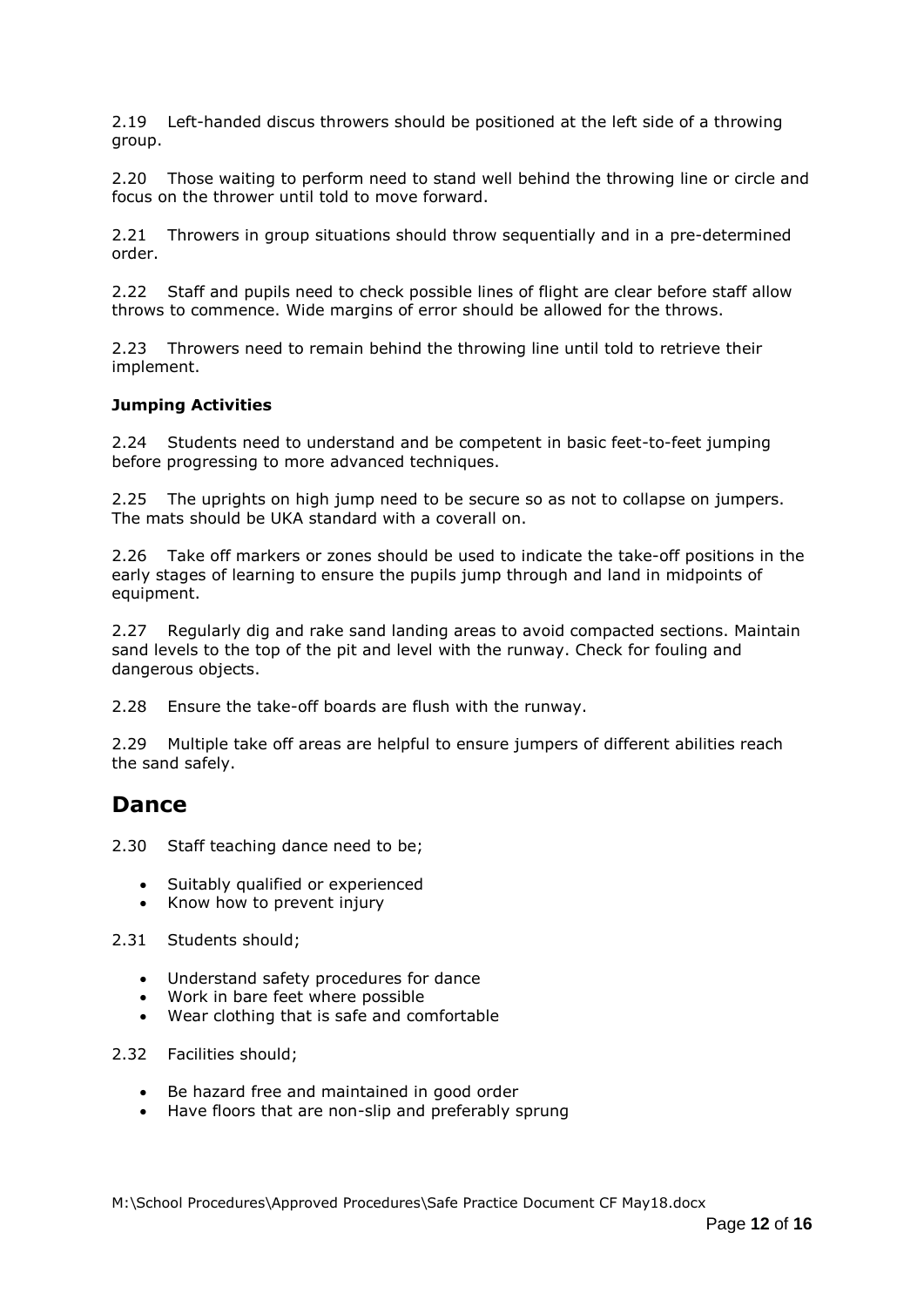2.33 Developing lifting or supporting techniques based on the use of progressive practices and ensuring students are sufficiently strong and mature enough to cope with the demands of the activity.

### **Games Activities**

2.44 Governing bodies of sport play a central role in developing games activities. Rules and regulations are constantly changing and teachers need to familiarise themselves with all NGB guidance for each sport.

2.45 Staff should;

- Have a current working knowledge of the rules, techniques and tactics of the activity they are teaching
- Use correct progressive teaching, especially before collision sports.

2.46 Students should;

- Taught the risks for every activity
- Be strongly advised to wear the correct personal protective equipment eg shin pads, gum shields. All should comply with official standards. In football and hockey, all pupils should wear shin pads for competitive matches or situations. Gum shields are recommended for rugby and hockey.
- Wear kit and clothing that is appropriate to the activity. E.g. studs for grass, close fitting clothing.
- Always play within the spirit and rules of the game.

2.47 Use the correct size and weight of equipment for each sport. Balls should be inflated to the correct pressure and free from splits and tears.

2.48 Goalposts and nets need to be secured so as not to topple over, in good condition with all necessary bolts in place, and have protective padding applied where relevant (i.e. rugby).

2.49 All pitches and surfaces should be regularly checked for holes, significant uneven surfaces, excessive grit, stones, glass, plastic shards, animal excrement, missing post socket covers, sharp fencing projections, excessive dust, unprotected windows etc

2.50 All areas should be kept free of all equipment not in use during the activity.

2.51 Progression is provided through conditioned practices and mini games that match the age, experience, ability and confidence of the students involved.

#### **Football**

2.52 Halls with hazardous projections, unprotected windows, low level mirrors or fixed equipment that encroaches onto the playing area should not be used for indoor football. Shin pads should be worn for competitive matches and situations.

#### **Basketball**

2.53 Players should keep fingernails well-trimmed. The court should be free hazard with a safe zone of at least 1 metre around the edge.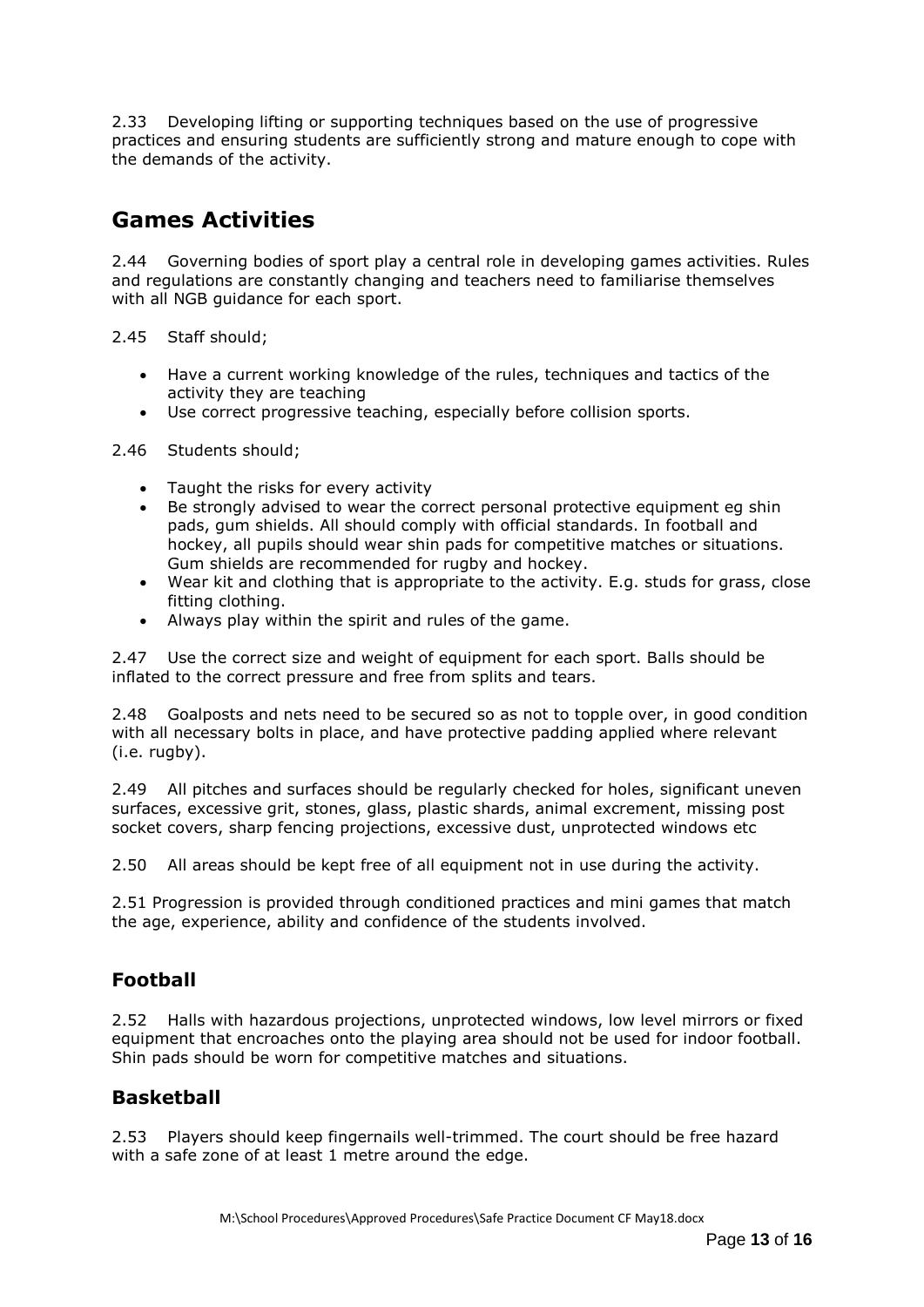#### **Hockey**

2.54 Shin pads and mouth guards are highly recommended for match play and competitive practices. Goalkeepers must wear the correct protective equipment. Controlled push passing should be well established before the introduction of hitting. **Netball**

2.55 Players should keep fingernails short and well-trimmed. Posts need to be stable, with suitably weighted bases, where used, which should not project onto the court. During competitive matches, gloves can only be worn at the discretion of the umpire.

#### **Rugby Football**

2.56 Goalpost uprights should be protected by padding. Corner flags should be flexible and sufficiently high so as not to constitute a hazard to falling players. Mouth guards are strongly recommended. A suitable playing surface is essential and should be soft enough to safely accommodate falls during tackles. Contact versions of the game should only be introduced by suitably experienced staff and they should follow recognised teaching progressions. Mixed gender competition is not suitable for secondary-age students.

#### **Badminton**

2.57 Rackets with broken strings should not be used. Nets should be in good condition and free from holes and tears. Portable posts should be stored and positioned safely. There should be sufficient space on court to accommodate group practice and to avoid students playing over post bases.

#### **Tennis**

2.58 Courts should be arranged in the same direction of play in order to avoid the possibility of being hit by another ball from another game. Care must be taken when organising groups over the same courts, especially when doing serves or smashes. Players must not jump over nets.

#### **Volleyball**

2.59 Weighted posts should be made secure by retaining wires to adjacent walls above head height; bases should not protrude onto the court. Free standing or weighted posts are not acceptable for competitive matches. Players practising smashes should be well spread out. Balls should be rolled back during match play or carried back when both sides of the court are being used for practice.

#### **Cricket**

2.60 Batters, wicketkeepers and fielders close to the bat must wear helmets and appropriate PPE. The wicket must be reasonably true and well maintained. All rules regarding close-in fielding must be strictly enforced.

#### **Rounders & Softball**

2.61 Rounders posts should be an appropriate height and have secure bases and rounded tops. Catching mitts and gloves should be worn for softball. Rounders bats should be carried when running between bases and never thrown down. Backstops must always position themselves to avoid backswing. Waiting players must not stand too close to the hitter.

M:\School Procedures\Approved Procedures\Safe Practice Document CF May18.docx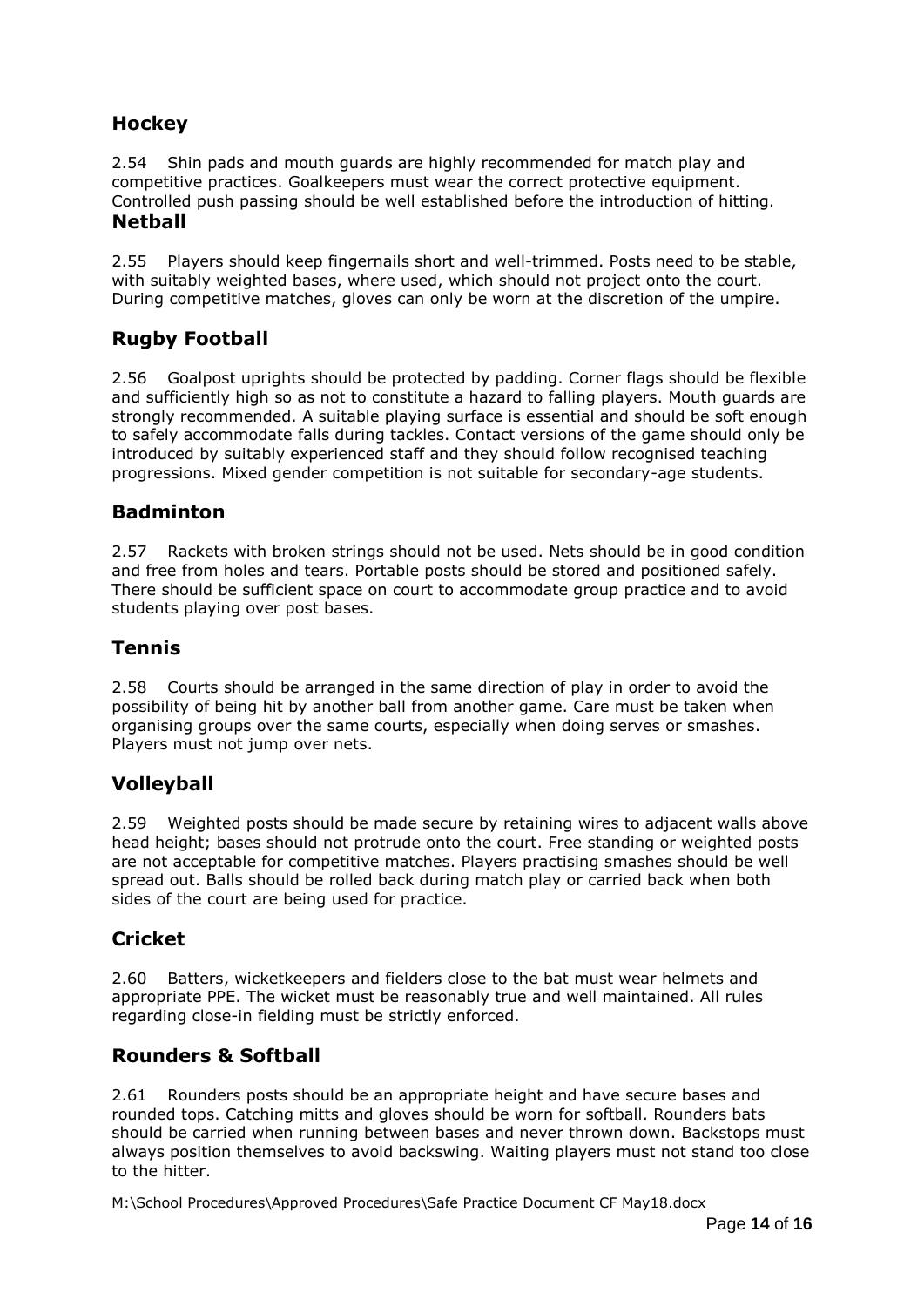## **Gymnastics**

2.62 Staff should work at a level in gymnastics that they feel comfortable. An appropriate BG coaching award is recommended for staff who wish to offer formal gymnastics through an out of hours club for competitions.

2.63 Students should be involved in moving and assembling apparatus from the earliest ages in a manner appropriate to their age, ability and safety awareness. The teacher must monitor closely.

2.64 Clothing should allow free, unrestricted movement without being loose. Very loose clothing may catch on equipment.

2.65 barefoot work is preferable for gymnastics where the surface is appropriate. Thick soled shoes are not suitable. Socks should never be worn on a polished surface.

2.66 Apparatus should be inspected at least annually by a specialist company. Staff should continuously check and monitor equipment before lessons. All condemned apparatus must be removed and not used for alternative purposes as this creates a hazard of possible re-introduction.

2.67 On no account should any gymnastics lesson ever be left unsupervised.

2.68 Lessons should typically progress from floor work or mats first followed by further consolidation for apparatus work. Physical support may be necessary in the learning of more complex skills, usually to prevent under or over rotation. Guidance on physical contact should always be followed.

#### **Trampolining**

2.69 All staff must be suitably qualified and able to show up-to-date expertise. This would be at least a Level 1 BGA certificate. The teaching of backward or forward somersaults requires a level 2 certificate.

2.70 With experience, staff can safely supervise a number of trampolines at once. The importance of positioning to maximise observation though is essential.

2.71 Students used as spotters may be positioned one or two at each side. It is essential that anyone fulfilling this role is suitably mature, strong, responsible and trained in spotting.

2.72 Clothing should allow free movement but not be too loose. Long sleeved tops are recommended to prevent friction burns when performing a front drop.

2.73 A student was injured performing a back drop on a trampoline. She claimed incorrect tuition and succeeded in the claim. Care needs to be taken when teaching technical skills.

2.74 Non-slip socks or trampolining slippers are necessary to prevent toes entering the gaps in the webbing. Cotton and wool socks are suitable, but not nylon.

2.75 Training shoes are worn to protect the feet when folding away trampolines.

2.76 Positioning, assembling and folding a trampoline should always be undertaken by at least two trained staff. Where older students, sufficiently mature and strong enough,